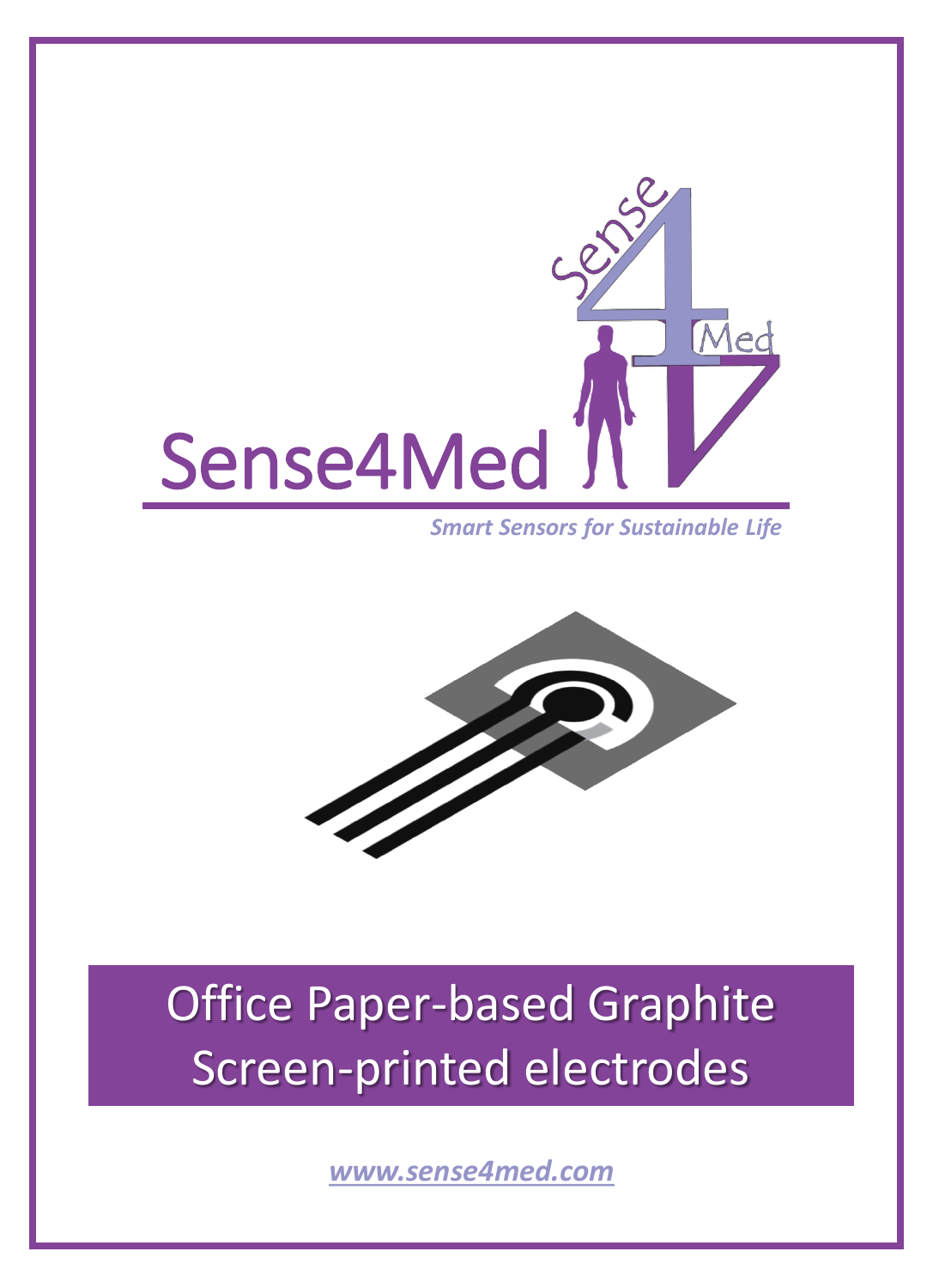

*[www.sense4med.com](http://www.sense4med.com/)*

**These electrodes are fabricated by wax technology coupled with screen-printing technology on a low-cost and eco-friendly office paper support.**

# **Screen-printed features** RE **WE** CE-**Wax**

| <b>Standard dimensions</b> | 28 x 12 mm            |
|----------------------------|-----------------------|
| <b>Substrate</b>           | Office paper          |
| <b>Substrate weight</b>    | 67 g/m <sup>2</sup>   |
| WE surface area            | 12,56 mm <sup>2</sup> |
| Sample volumes             | $20 - 100$ µL         |
| <b>Electrode materials</b> |                       |
| Working electrode (WE)     | Graphite              |
| Reference electrode (RE)   | Silver                |
| Counter electrode (CE)     | Graphite              |

#### ➢ **Applications Biomedical Materials Environmental Defence**

Paper-based printed electrodes are a suitable tool for multiple applications, providing many advantages such as miniaturization, low-cost, disposable, low reagent consumption and eco-friendly.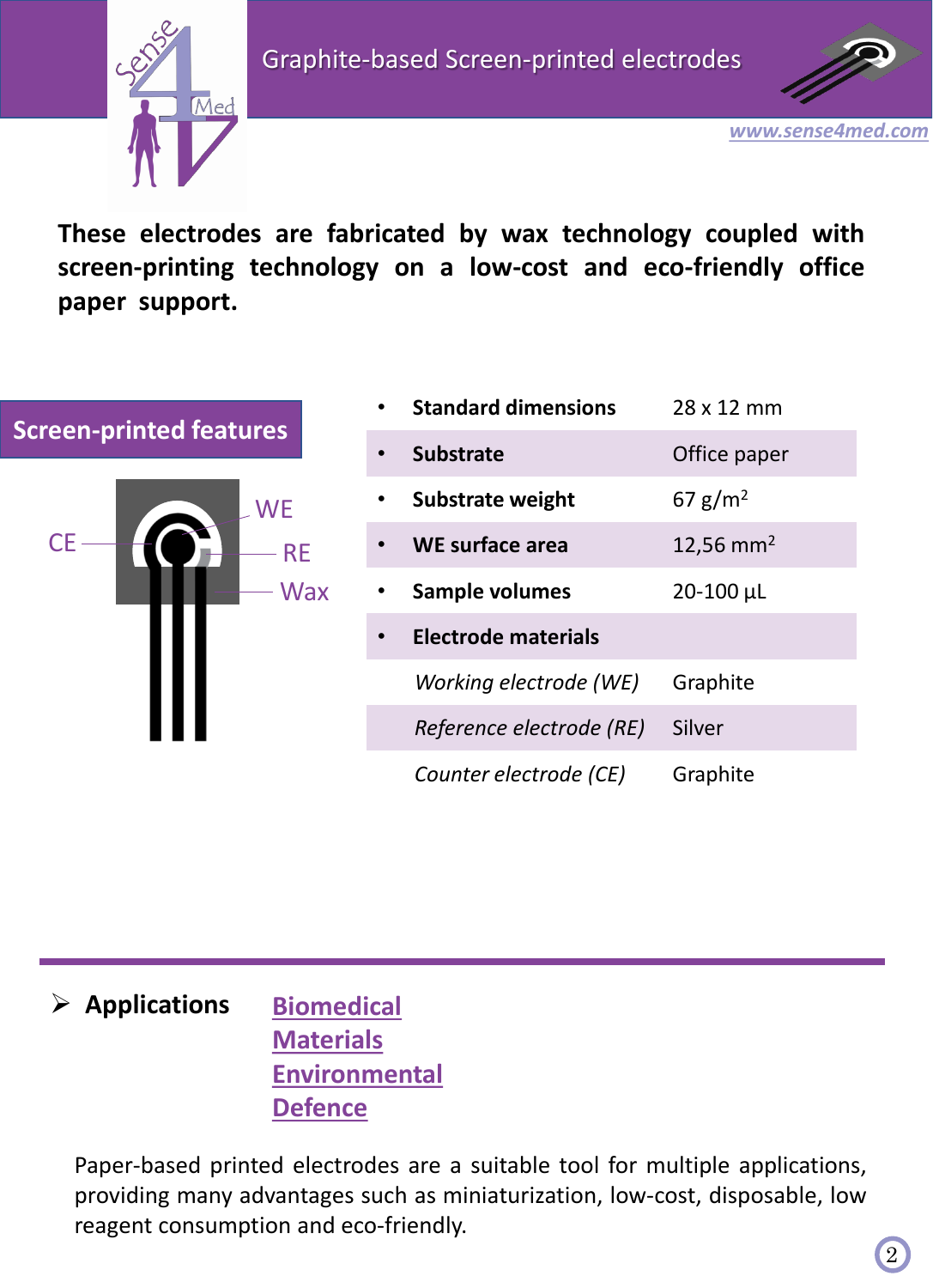



*[www.sense4med.com](http://www.sense4med.com/)*

### **Electrochemical cell**





Office paper-based graphite screen-printed electrode SEM Images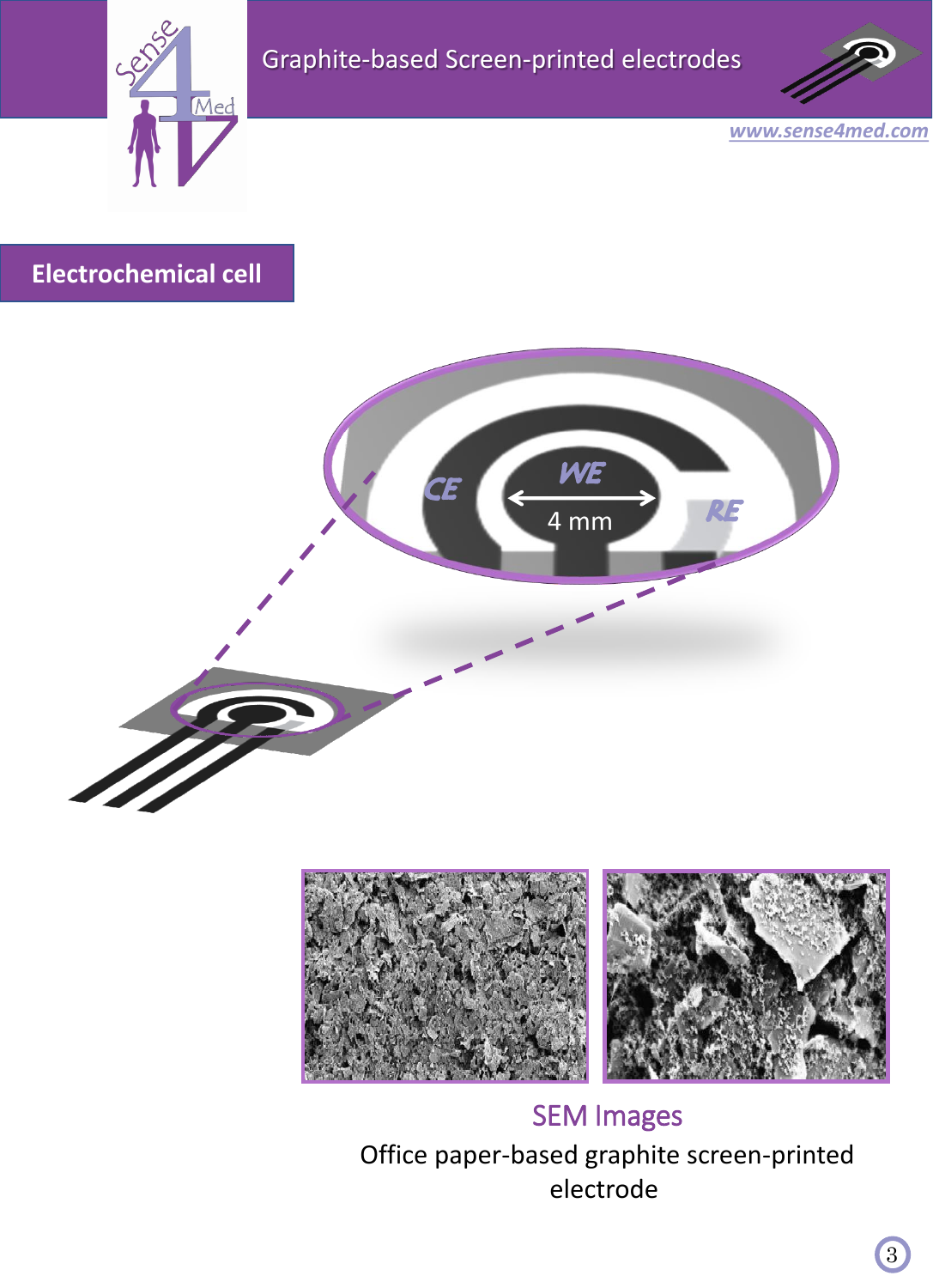



*[www.sense4med.com](http://www.sense4med.com/)*

#### **Performances**



*Cyclic voltammograms for 5 mM K<sup>4</sup> Fe(CN)<sup>6</sup> in 100 mM KCl using the same office paper-based graphite screenprinted electrode. Scan rate= 100 mV/s.*



*Cyclic voltammograms for 5 mM K<sup>4</sup> Fe(CN)<sup>6</sup> in 100 mM KCl using different office paper-based graphite screenprinted electrodes. Scan rate= 100 mV/s.*